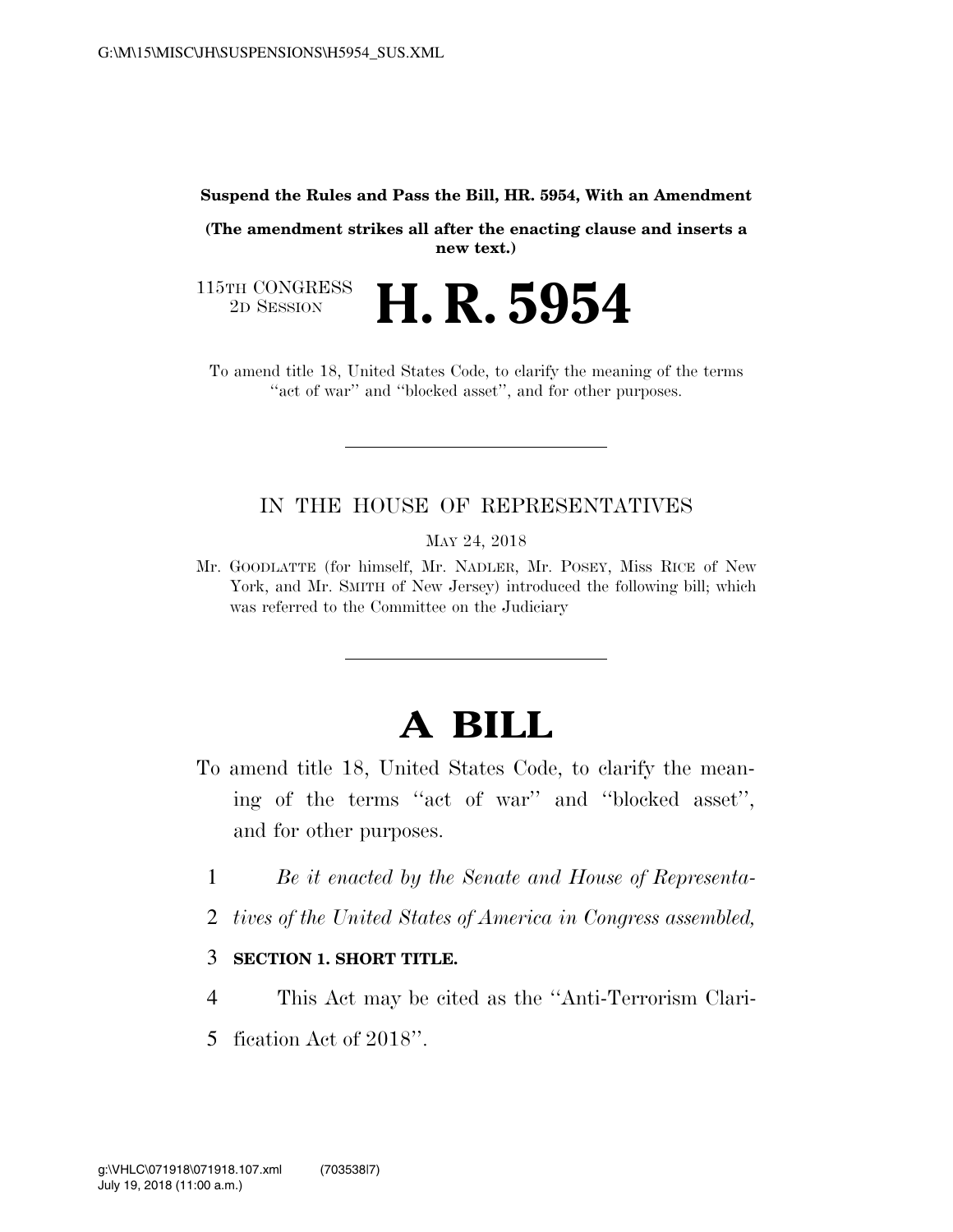| 1              | SEC. 2. CLARIFICATION OF THE TERM "ACT OF WAR".            |
|----------------|------------------------------------------------------------|
| $\overline{2}$ | (a) IN GENERAL.—Section 2331 of title 18, United           |
| 3              | States Code, is amended—                                   |
| $\overline{4}$ | $(1)$ in paragraph $(4)$ , by striking "and" at the        |
| 5              | end;                                                       |
| 6              | $(2)$ in paragraph $(5)$ , by striking the period at       |
| 7              | the end and inserting "; and"; and                         |
| 8              | $(3)$ by adding at the end the following:                  |
| 9              | $((6)$ the term 'military force' does not include          |
| 10             | any person that—                                           |
| 11             | $\cdot$ (A) has been designated as a—                      |
| 12             | "(i) foreign terrorist organization by                     |
| 13             | the Secretary of State under section 219 of                |
| 14             | the Immigration and Nationality Act (8)                    |
| 15             | U.S.C. 1189); or                                           |
| 16             | "(ii) specially designated global ter-                     |
| 17             | rorist (as such term is defined in section                 |
| 18             | 594.310 of title 31, Code of Federal Regu-                 |
| 19             | lations) by the Secretary of State or the                  |
| 20             | Secretary of the Treasury; or                              |
| 21             | $\lq\lq (B)$ has been determined by the court to           |
| 22             | not be a 'military force'.".                               |
| 23             | (b) APPLICABILITY.—The amendments made by this             |
| 24             | section shall apply to any civil action pending on or com- |
| 25             | menced after the date of the enactment of this Act.        |

July 19, 2018 (11:00 a.m.) g:\VHLC\071918\071918.107.xml (703538|7)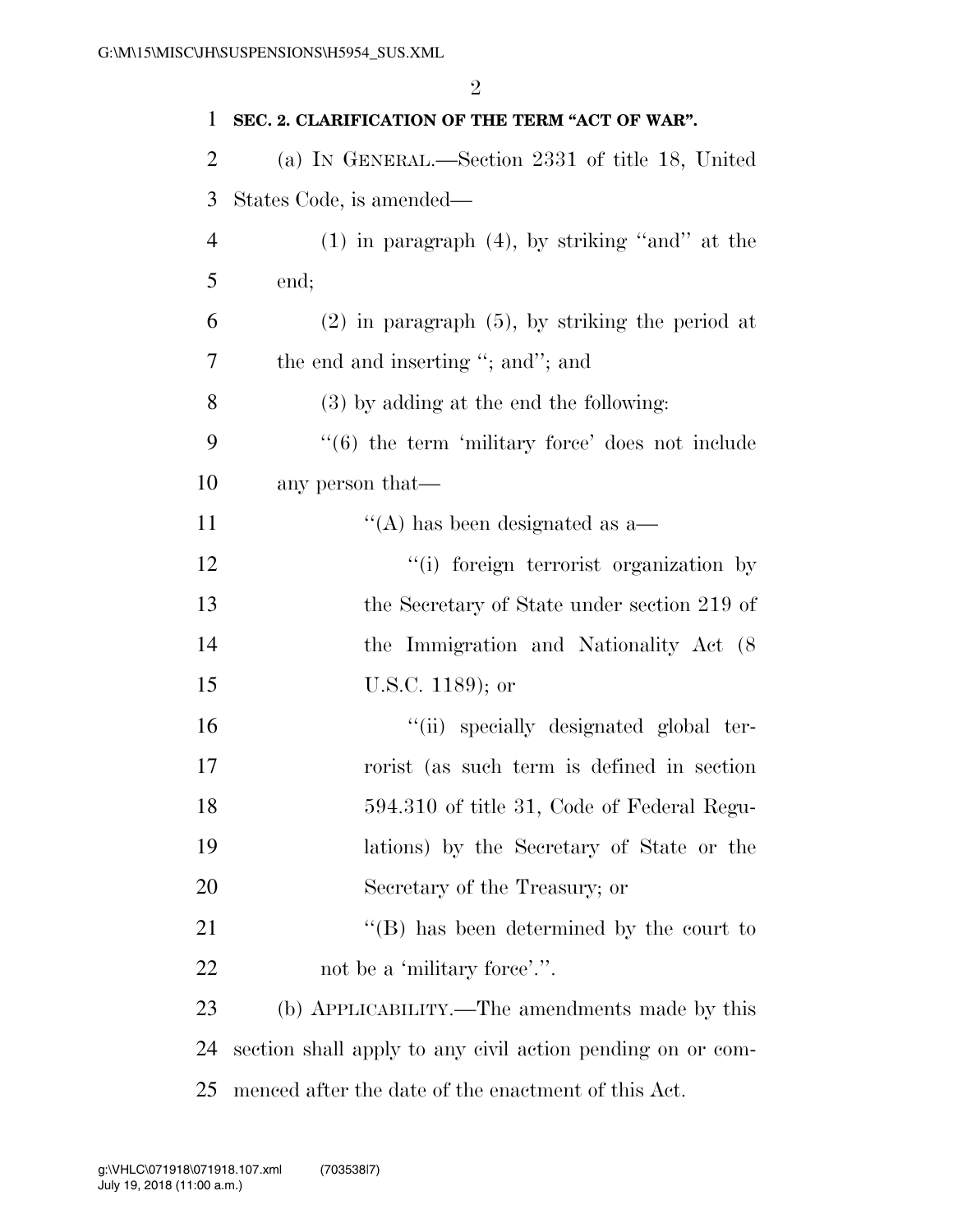## **SEC. 3. SATISFACTION OF JUDGMENTS AGAINST TERROR-ISTS.**

 (a) IN GENERAL.—Section 2333 of title 18, United States Code, is amended by inserting at the end following: ''(e) USE OF BLOCKED ASSETS TO SATISFY JUDG- MENTS OF U.S. NATIONALS.—For purposes of section 201 of the Terrorism Risk Insurance Act of 2002 (28 U.S.C. 1610 note), in any action in which a national of the United States has obtained a judgment against a terrorist party pursuant to this section, the term 'blocked asset' shall in- clude any asset of that terrorist party (including the blocked assets of any agency or instrumentality of that party) seized or frozen by the United States under section 805(b) of the Foreign Narcotics Kingpin Designation Act (21 U.S.C. 1904(b)).''.

 (b) APPLICABILITY.—The amendments made by this section shall apply to any judgment entered before, on, or after the date of enactment of this Act.

## **SEC. 4. CONSENT OF CERTAIN PARTIES TO PERSONAL JU-RISDICTION.**

 (a) IN GENERAL.—Section 2334 of title 18, United States Code, is amended by adding at the end the fol-lowing:

 ''(e) CONSENT OF CERTAIN PARTIES TO PERSONAL JURISDICTION.—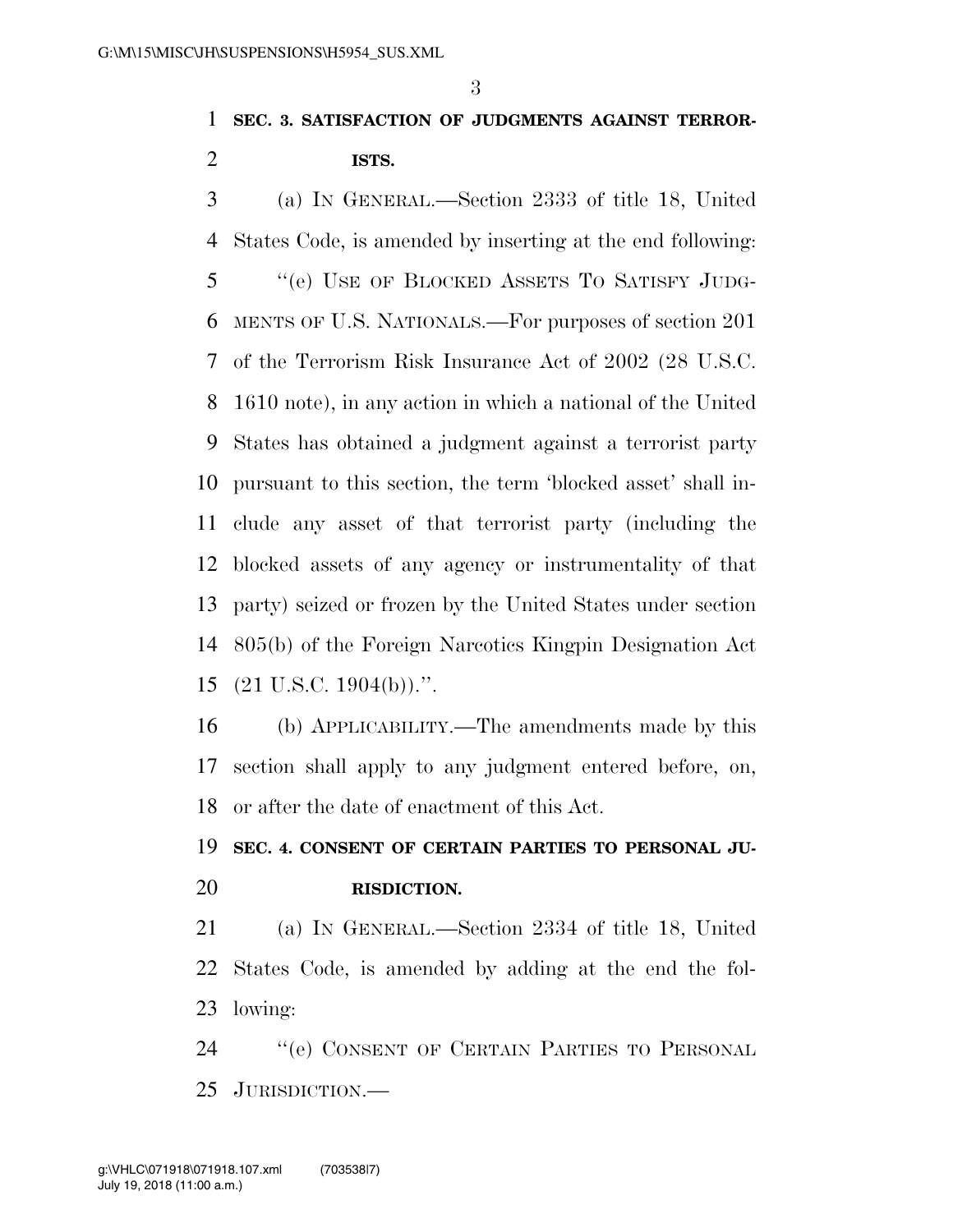| $\mathbf{1}$   | "(1) IN GENERAL.—Except as provided in para-              |
|----------------|-----------------------------------------------------------|
| $\overline{2}$ | $graph (2)$ , for purposes of any civil action under sec- |
| 3              | tion 2333 of this title, a defendant shall be deemed      |
| $\overline{4}$ | to have consented to personal jurisdiction in such        |
| 5              | civil action if, regardless of the date of the occur-     |
| 6              | rence of the act of international terrorism upon          |
| 7              | which such civil action was filed, the defendant—         |
| 8              | "(A) after the date that is $120$ days after              |
| 9              | the date of enactment of this subsection, ac-             |
| 10             | cepts—                                                    |
| 11             | "(i) any form of assistance, however                      |
| 12             | provided, under chapter 4 of part II of the               |
| 13             | Foreign Assistance Act of 1961 (22 U.S.C.                 |
| 14             | $2346$ et seq.);                                          |
| 15             | "(ii) any form of assistance, however                     |
| 16             | provided, under section 481 of the Foreign                |
| 17             | Assistance Act of 1961 (22 U.S.C. 2291)                   |
| 18             | for international narcotics control and law               |
| 19             | enforcement; or                                           |
| 20             | "(iii) any form of assistance, however                    |
| 21             | provided, under chapter 9 of part II of the               |
| 22             | Foreign Assistance Act of 1961 (22 U.S.C.                 |
| 23             | $2349bb$ et seq.); or                                     |
| 24             | $\lq\lq (B)$ in the case of a defendant benefiting        |
| 25             | from a waiver or suspension of section 1003 of            |